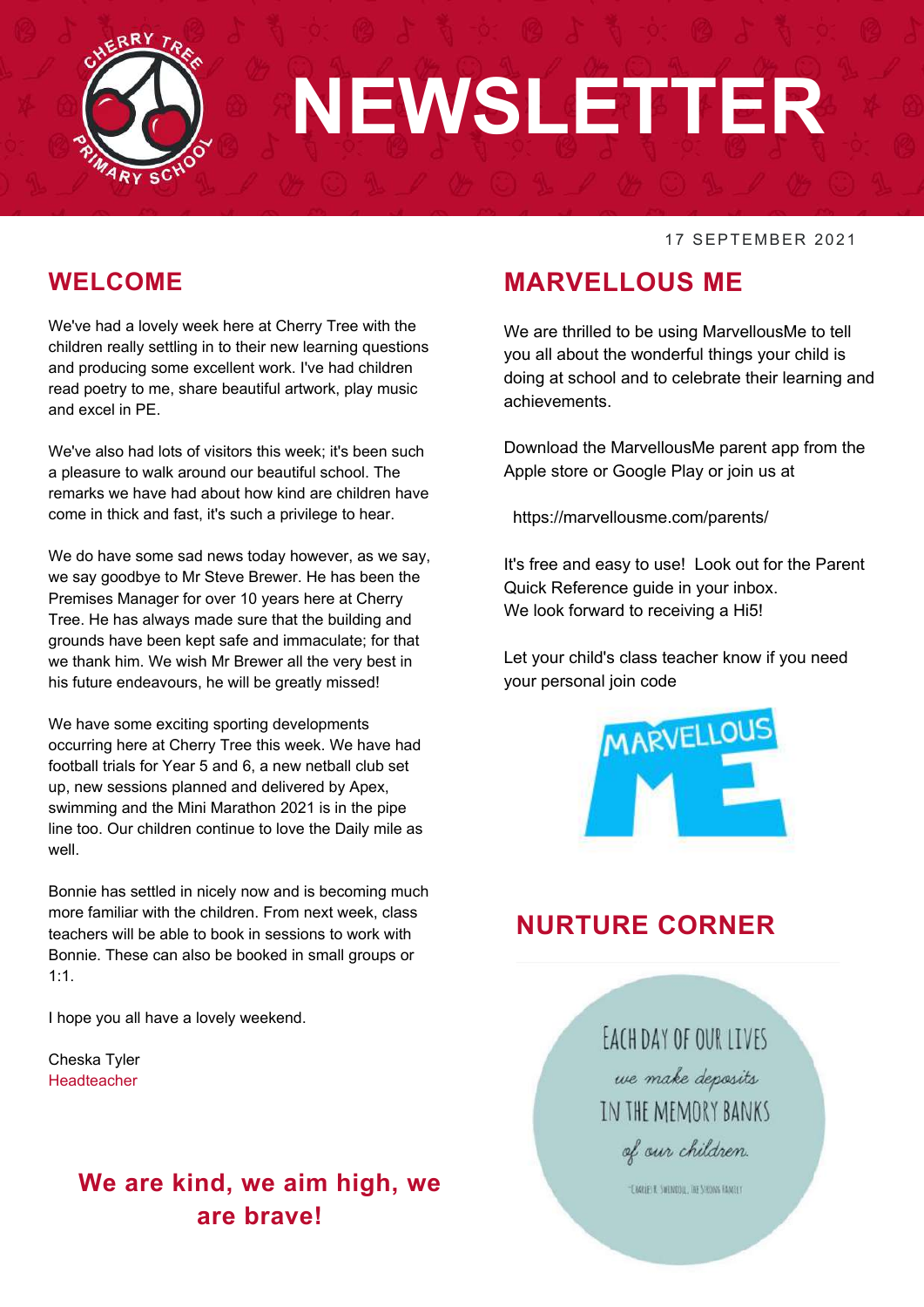#### **READING CORNER UNIFORM**

Welcome back everyone!

I hope you have all managed to read some great books over the summer.

Congratulations to all the Wild World Heroes who completed the challenge this summer.



**Summer Reading Challenge 2021** 



Delivered in partnership with libraries.

All the children now have a brand new Reading Record and have been given books to read from school. Please read regularly at home, enjoying the magic that books can bring to us. Record your reading in your Reading Record, whether a home or school book, this will then become a record of your amazing reading journey this year. Happy reading!

Mrs Jane Sibbit LKS2/ Reading leader/ Class teacher

#### **REGISTRATION**

A polite reminder that our learning begins promptly at 8.50am and Registration closes at 9am. Any children arriving after 9am MUST go to the school office to be signed in and will be marked as late. Thank you for your co-operation.

Unfortunately, we have been advised by our suppliers that delivery of our new PE T-shirts has been delayed until January 2022. Therefore, any existing or new orders will not be supplied until then. Please don't worry if your children are wearing old or plain uniform for now.

#### **YEAR 4 ASH SWIMMING LESSONS**

Year 4 Ash have had a fantastic start to their swimming sessions this year. They have enjoyed honing their skills and 'being brave' in the face of various challenges. They have also been fantastic ambassadors for Cherry Tree School when visiting the leisure centre and have impressed the swimming coaches with their behaviour. Well done, Year 4!

Mr Saddler Year 4 Ash Class

#### **THE WATFORD PEACE GARDEN**

The Watford Peace Garden in Cassiobury Park is a new local environment project. The garden provides a small haven of calm in the park where everyone is welcome to enjoy peace and quiet in natural surroundings.

Toby (Y5F) and his brother Logan (Y2W) along with their mum, Hayley, volunteered to help clear up the garden, which had become very overgrown. They were very proud of themselves for working hard to clear two flower beds as well as clearing lots of sections to plant more fruit and vegetables. It is lovely to see Cherry Tree helping in the community and being so kind!



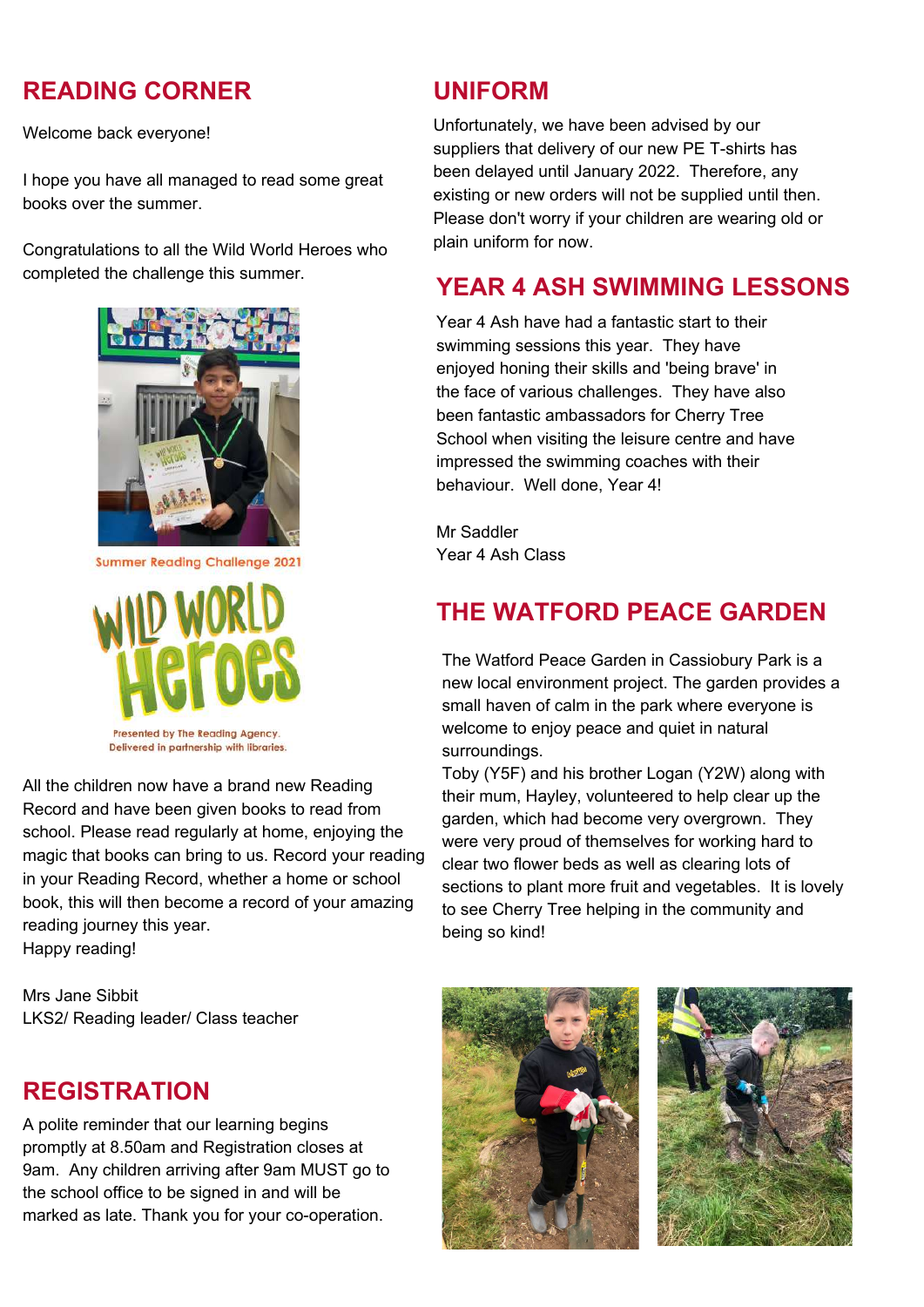

**Our Top Cherry Award is an award to celebrate exceptional behaviour, learning or manners. These children really are going above and beyond!**

**Amie Marie, Berries - for settling into her new nursery and always working hard.**

**Azfar, Berries - for always working hard and following the nursery routine.**

**Reception, Acorns - Mrs Chauhan has been so impressed by Acorns that she has awarded a Top Cherry to the whole class! They have settled in well to their new classroom, routines and friendships and shown such enthusiasm and great teamwork!**

**Reception, Conkers - Miss Moss has awarded her whole class with a Top Cherry for settling in well, following a new routine, developing new friendships and taking care of their new classroom! Well done Conkers!**

**Safiya 3S - for her fantastic attitude to learning, making everyone smile and her enthusiasm for everything she does.**

**Ariadni 3H - for settling in to her new class and aiming high in her learning.**

**Kassanah 4A - for her wonderful enthusiasm in our Spanish lessons so far this term.**

**Mason and Nakshatra 4Y - for being fantastic role models and having an excellent start to Year 4**

**Sami 6E - for being 'kind', attentive and always 'aiming high!'**



### **YEAR 6 SECONDARY TRANSFER 2022**

Year 6 parents will be aware that the secondary online transfer process for their children began on 1st September.

The deadline for applications is 31st October, 2021. Any applications received after the deadline will not be dealt with until after the on-time applications which could result in your child not receiving their preferred school.

Information on both the application process and schools is available on the following websites:

Admissions information is available at [www.hertfordshire.gov.uk/admissions](http://www.hertfordshire.gov.uk/admissions)

School information is available at [www.hertfordshire.gov.uk/schoolsdirectory](http://www.hertfordshire.gov.uk/schoolsdirectory)

#### **GOLDEN DUSTPAN WINNERS!**

We introduced our very important GOLDEN DUSTPAN award last year, to celebrate those classes taking real care and pride in their belongings, especially when in their cloakrooms.

We want to make sure our school site is clear and safe and tidy, learning also this very important skill for life.

This week's winners are

## Year 3 Hazel



**Well done Hazel Class!**